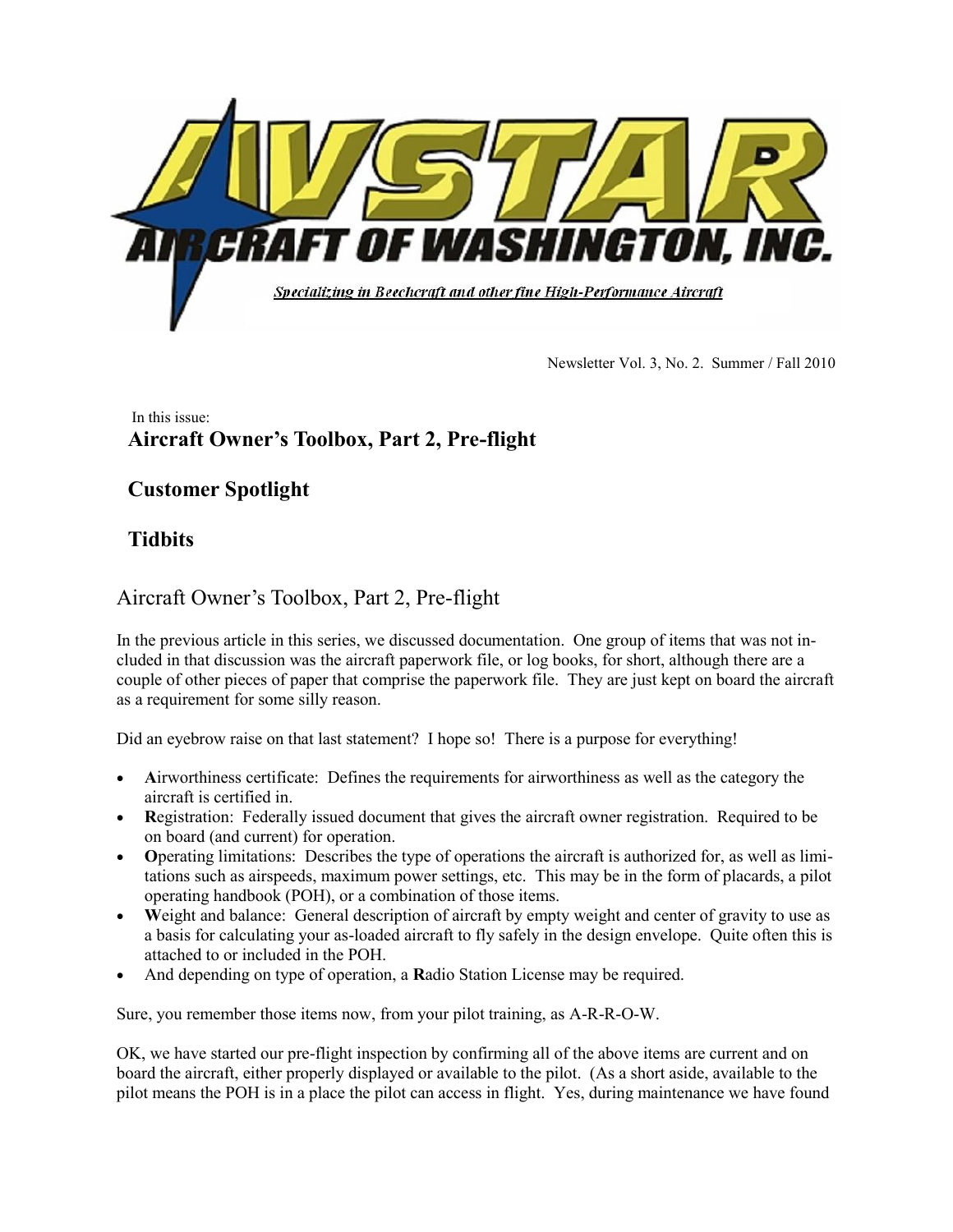them in wing lockers, nose or aft baggage…). Next, what is the status of our IFR (altimeter / static / transponder) or VFR (transponder) checks? In date means tested and signed off within the last 24 calendar months. Annual Inspection within the last 12 calendar months. VOR check within the last 30 days. ELT battery due date varies with type of ELT and battery. Any airworthiness directives I need to have checked? (These do not always coincide with, or are effective at Annual Inspection time.) When is the oil change due? Grab your log books and check these items out. I do know some aircraft owners that install a placard noting these items on the instrument panel, or have a white board in the hangar with these listed; that is a good idea!

Now grab your POH (or other "road map") that you use for your preflight inspection. The procedures will be similar for all aircraft, with differences due to specific aircraft configuration. Reading through the procedure, there are access points needing to be opened for this preflight. These are inclusive to the engine cowl doors and fuel strainer door. For most Bonanzas, these can be 2 different size slot screwdrivers, although (again) there may be some variation. Don"t forget to also have a shop towel, a dipstick or other means of visually verifying fuel level, a Phillips screwdriver, and a flashlight.

The word "check" is used often in the preflight procedure. The first few flights we took at the beginning, our instructors showed us the preflight procedure. Also, as we progressed to different aircraft, the instructor pilot that checked us out showed us what the specific areas of concern were on the new aircraft. All of these are things to check; for security, condition, contamination, quantity, etc..

I propose this to you: Look for "out of the ordinary". After several hundred, maybe thousands of preflight inspections, perhaps you are going through the motions and not really examining the condition anymore. It may be time to change your pattern and push your own envelope by looking for out of the ordinary, or what is not there.

Part of the walk-around calls for checking the flight controls. OK, they look like they are still there, on to the next item… No? OK, look at the hinges or bearings, what do you see? Nothing because it"s dirty or rusty? Time to clean and make sure it"s properly lubed. Looks nice and clean because the aircraft just came back from the paint shop? Definitely time to confirm it is properly lubed. Does the surface travel stop - to - stop? "Most" aircraft have physical stops at the control actuator so you should be able to feel that. If there are rod end bearings involved, how are they for cleanliness and lubrication? Many aircraft these are not easily accessible; so if your maintenance provider has done their job, life should be OK. And check the surface for condition of the skin: cracks, wrinkles, loose / missing rivets, loose / missing paint, etc. Missing paint?!? Yup, can affect balance of the surface.

So what have we accomplished here. Quite a bit of stuff that the manufacturers distill into "check". If we just look and see, we have not felt, or moved, so we have not looked past the ordinary. Be Curious! I encourage you to expand on the word "check" as applied to the rest of your preflight sections; then as you perform this pre-flight, you may find that you need another tool or multiple to be able to perform what is needed for your aircraft.

Remember, safety is the ultimate goal of this life. There is nothing wrong with a preflight taking 10 minutes or more to perform. Reminds me of an operator I worked for about 25 years ago. One older pilot was so meticulous on his pre-flight inspection, the boss used to joke about handing him the log books so he could sign off the annual inspection. I suppose that"s how he became one. Older pilot, that is! (Continued on page 3)

> What does the aircraft owner want for Christmas? At AVSTAR, your co-pilot can buy you a gift certificate! That's a great way to get that new accessory. Available in any denomination, call 253-770-9964, and Janice or Mike can assist you with the details!

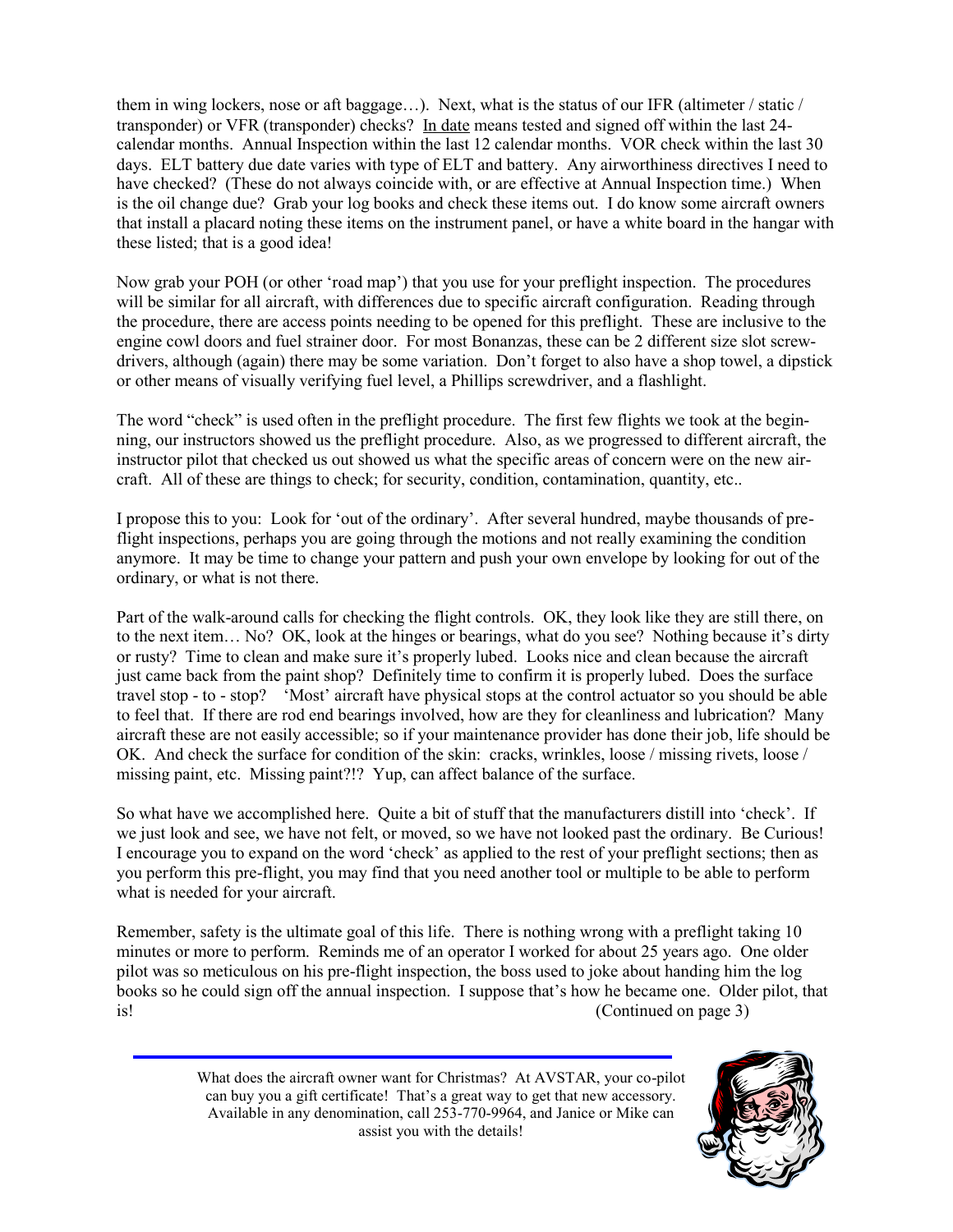I encourage you to complete your preflight, taking notes if there is anything you need to come back to, instead of interrupting the inspection. You may miss a portion of the inspection if you forget to come back to the correct spot. And, please resist that 'it will make one more flight' feeling. For example, a 5 PSI drop in tire pressure will affect that take-off roll. Extra drag. Remember that warning about wet grass your instructor gave you? Same effect. Safety first! Next time, we"ll discuss the tools needed for the actual flight and the post flight inspection.

# **Customer Spotlight**

A run-out engine should be looked at as an opportunity. About 11 years ago, Stan and Debby of Odessa, WA, put a factory reman IO-470 in their J35. Active flyers, some 1870 hours later, this year it was time for another engine change. Having had good luck with the reman route before (other than normal maintenance: one cylinder change), the factory reman was again the choice, but this time, the

*displacement was up for negotiation…*

So, out with the old

And in with the new!





Initial data suggest a speed increase in the 15 range, with total trip fuel burn close to the same as before. I have no doubt that after getting used to power settings with this new 550, Stan will get the numbers looking where they should be. By the way, Stan took advantage of the D"Shannon Aviation baffle kit special last Spring, the speed increase mentioned above is with the gap seals still on the shelf. He"ll be back in a few weeks for those, so stay tuned for the full report!

Change is the only constant. At AVSTAR, we have kept our shop rate the same over the past few years, but we will be needing to make a small change the first of the year. Part of the change will be rephrasing the cash / check discount we offer. We are working on a couple of different plans right now; trying to minimize the impact it will have on you, and yet be able to cover our continually rising costs. *Thank you for your continued support!*